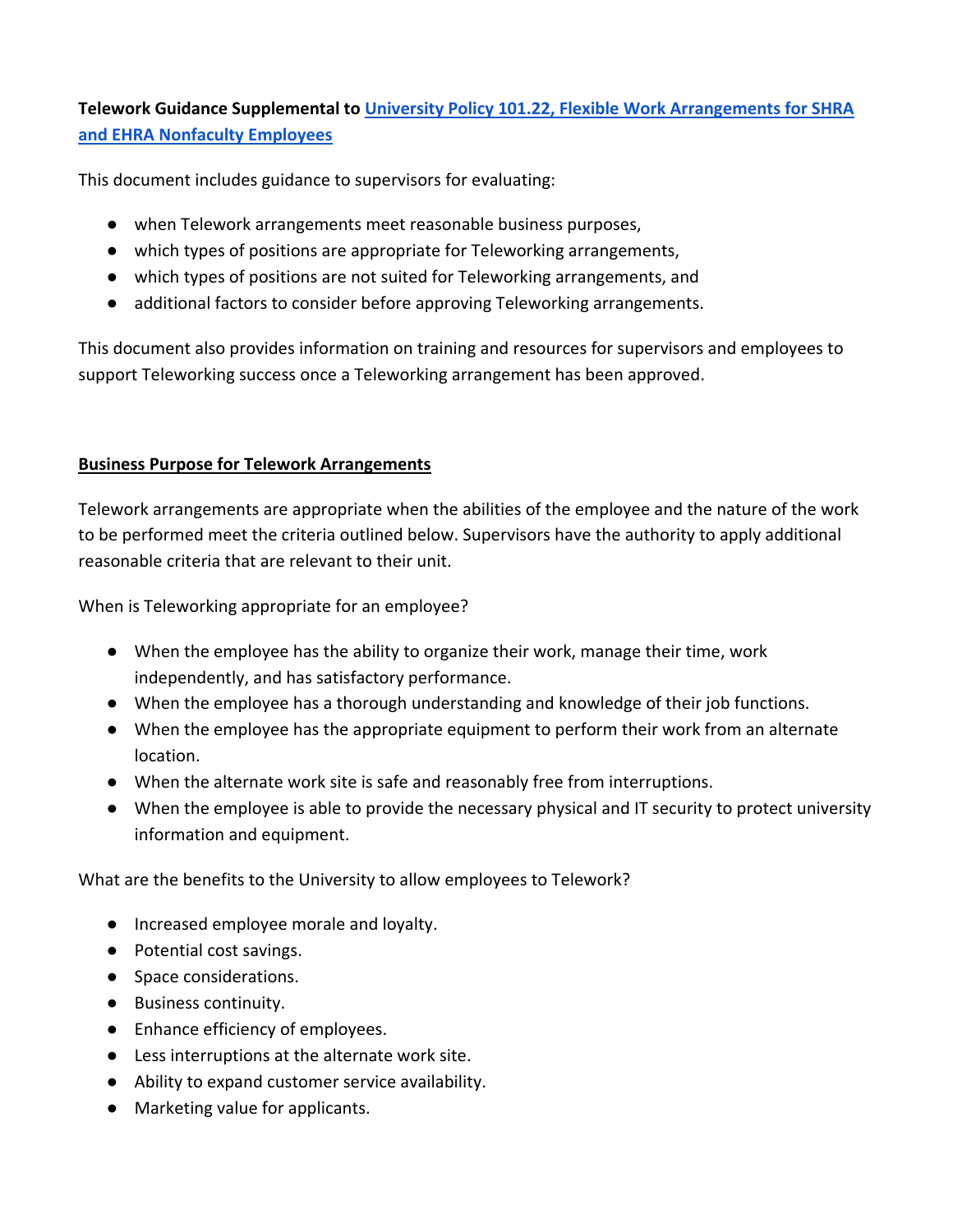Employee considerations:

- To be available and responsive during scheduled work hours.
- Duties, obligations, and responsibilities are the same as those of onsite workers, including the obligation to respond to voicemail, e-mail and other messages in a timely manner.
- That the work will be performed at the location listed on the agreement during the Teleworking work schedule, unless prior approval to temporarily work elsewhere has been received.
- That any time off or overtime must be pre-arranged and approved according to department guidelines and consistent with the rules applicable to my employment.
- To maintain an appropriate level of communication with clients/students/stakeholders, team members, and management.
- When deemed necessary by the supervisor, to attend events or activities that require in-person attendance.
- Review arrangement on an ongoing basis, annually at a minimum.
- Work-related injuries at the alternate location during agreed-upon working hours may be covered by Workers' Compensation. Employees are required to report any work-related illness or injury to their manager immediately and are required to fill out an accident report as an internal record of the incident within 24 hours of the event or claim.
- Maintain the confidentiality of all University information and documents and prevent unauthorized access to any University system or information.
- Agree to follow secure computing practices:
	- 1. [Standard for Teleworking and Remote Work](https://oneit.charlotte.edu/iso/standard-teleworking)
	- 2. [Security of Endpoints](https://oneit.charlotte.edu/iso/guideline-security-endpoints)
	- 3. [Security of Applications](https://oneit.charlotte.edu/iso/guideline-security-applications)
	- 4. [Security of Systems](https://oneit.charlotte.edu/iso/guideline-security-systems)
	- 5. [Standard for Encryption Controls](https://oneit.charlotte.edu/iso/standard-encryption-controls)

## **Criteria for Positions/Position Types to Telework**

What types of positions are appropriate for Teleworking:

- The job functions can be performed at an alternate site without diminishing the quality of service provided by the unit or the employee.
- The employee's presence is not required for in-person meetings or greeting customers.
- The job requires minimal need for specialized materials or equipment which are available only at the work site.
- The work can be supervised as effectively from an alternate site as it could be at the assigned place of employment.
- The Teleworking should not result in a significant additional cost to the employer.

What types of positions are not suited for Teleworking?

- Positions which require regular face-to-face contact with supervisor, other employees, visitors, or students.
- Positions in units which are limited in staffing and unable to rotate sufficient office coverage.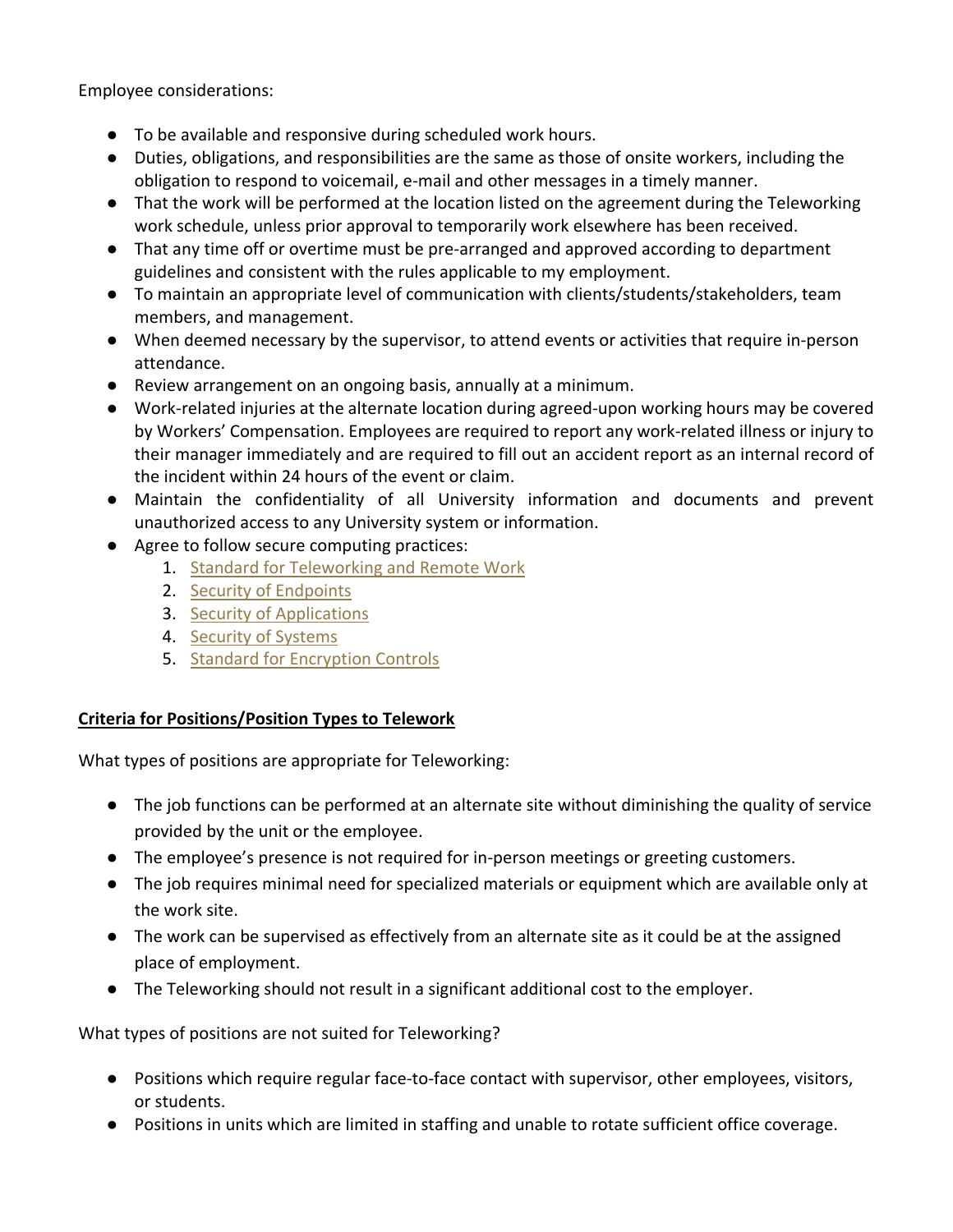- Positions which require equipment and materials that are only available at the regular assignment place of employment.
- Positions with duties which can only be performed onsite.

Additional factors for supervisors and unit leaders to consider:

- Does the position lend itself only to a limited Telework assignment because many of the responsibilities must be performed at the campus work location? These positions could be considered for a Teleworking assignment.
- Does the position require onsite presence for face-to-face meetings with supervisors, other employees, students, or customers? Can this contact be performed virtually, in whole or part?
- Does the employee have University-authorized technology resources (e.g. hardware, software, peripherals, technician support) to ensure information and data transmission and storage security while completing their work from an off-campus location?
- Does the employee have access to a reliable internet connection with sufficient bandwidth and data capabilities to be able to complete their tasks and communicate with their supervisor and team, either synchronously or asynchronously?
- Are there desk and office sharing options for positions where a long-term Teleworking assignment is used?
- What routine job duties can/cannot be fulfilled while working remotely and how will it impact operations or customers/clients, coworkers, or collaborators?
- What routine job duties require regular communication and collaboration with others?
- Oftentimes employees experience fewer interruptions while Teleworking. Are there any special projects or tasks that can be prioritized while working remotely?
- Is there flexibility for particular employees that can support Telework?
- Can supervisors and unit heads ensure Telework suitability decisions are made equitably? Unit heads should consult with their supervisor or designated human resources specialist as needed.

Supervisors are encouraged to think creatively about how facets of position responsibilities lend themselves to Teleworking/Flexible Work practices in their departments/units in order to support employee flexibility while continuing to meet service expectations and business needs.

# **Supervisor and Employee Training for Supporting Teleworking Success**

Once the supervisor has determined that the work unit, the position, the employee, and the supervisor are all well suited for Teleworking/Flexible Work practices, the next step is for the supervisor and employee to complete the required training. The required courses provide helpful information to promote successful Teleworking/Flexible Work schedule agreements. They should be completed through online training tools (e.g. Percipio, The Learning and Development Portal). There is also a list of additional resources available for supervisors and employees.

## **Required Supervisor Training:**

[Establishing Effective Virtual Teams](https://unccharlotte.percipio.com/courses/9f297990-9e05-11e7-b36b-e758691dfee8/videos/d1f57900-9e05-11e7-981c-e6485196e111) (30 min)

## **Required Employee Training:**

[Contributing as a Virtual Team Member](https://unccharlotte.percipio.com/courses/a823d5f0-802b-11e8-8305-21229c9dd428/videos/c1d79400-802b-11e8-8305-21229c9dd428) (18 min)